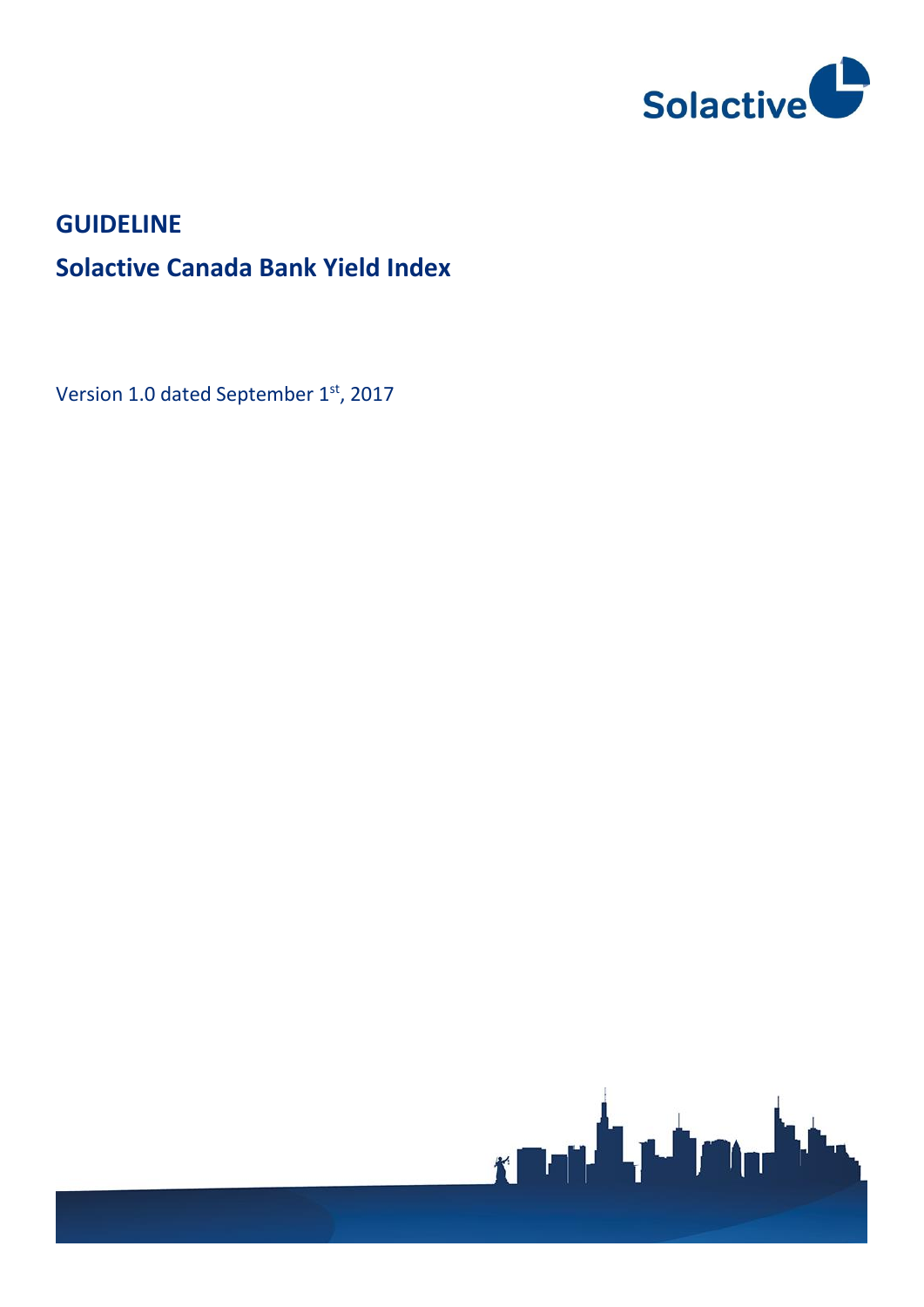## **Contents**

### **Introduction**

- **1 Index specifications**
- **1.1** Short name and ISIN
- **1.2** Initial value
- **1.3** Distribution
- **1.4** Prices and calculation frequency
- **1.5** Weighting
- **1.6** Decision-making bodies
- **1.7** Publication
- **1.8** Historical data
- **1.9** Licensing

### **2 Composition of the Index**

- **2.1** Selection of the index components
- **2.2** Ordinary adjustment
- **2.3** Extraordinary adjustment

### **3 Calculation of the Index**

- **3.1** Index formula
- **3.2** Accuracy
- **3.3** Adjustments
- **3.4** Dividends and other distributions
- **3.5** Corporate actions
- **3.6** Calculation of the Index in the event of a market disruption

### **4 Definitions**

### **5 Appendix**

- **5.1** Contact data
- **5.2** Calculation of the Index change in calculation method

This document contains the underlying principles and regulations regarding the structure and the operating of the Solactive Canada Bank Yield Index (the "Index")*.* Solactive AG shall make every effort to implement regulations. Solactive AG does not offer any explicit or tacit guarantee or assurance, neither pertaining to the results from the use of the Index nor the Index value at any certain point in time nor in any other respect. The Index is merely calculated and published by Solactive AG and it strives to the best of its ability to ensure the correctness of the calculation. There is no obligation for Solactive AG – irrespective of possible obligations to issuers – to advise third parties, including investors and/or financial intermediaries, of any errors in the Index. The publication of the Index by Solactive AG is no recommendation for capital investment and does not contain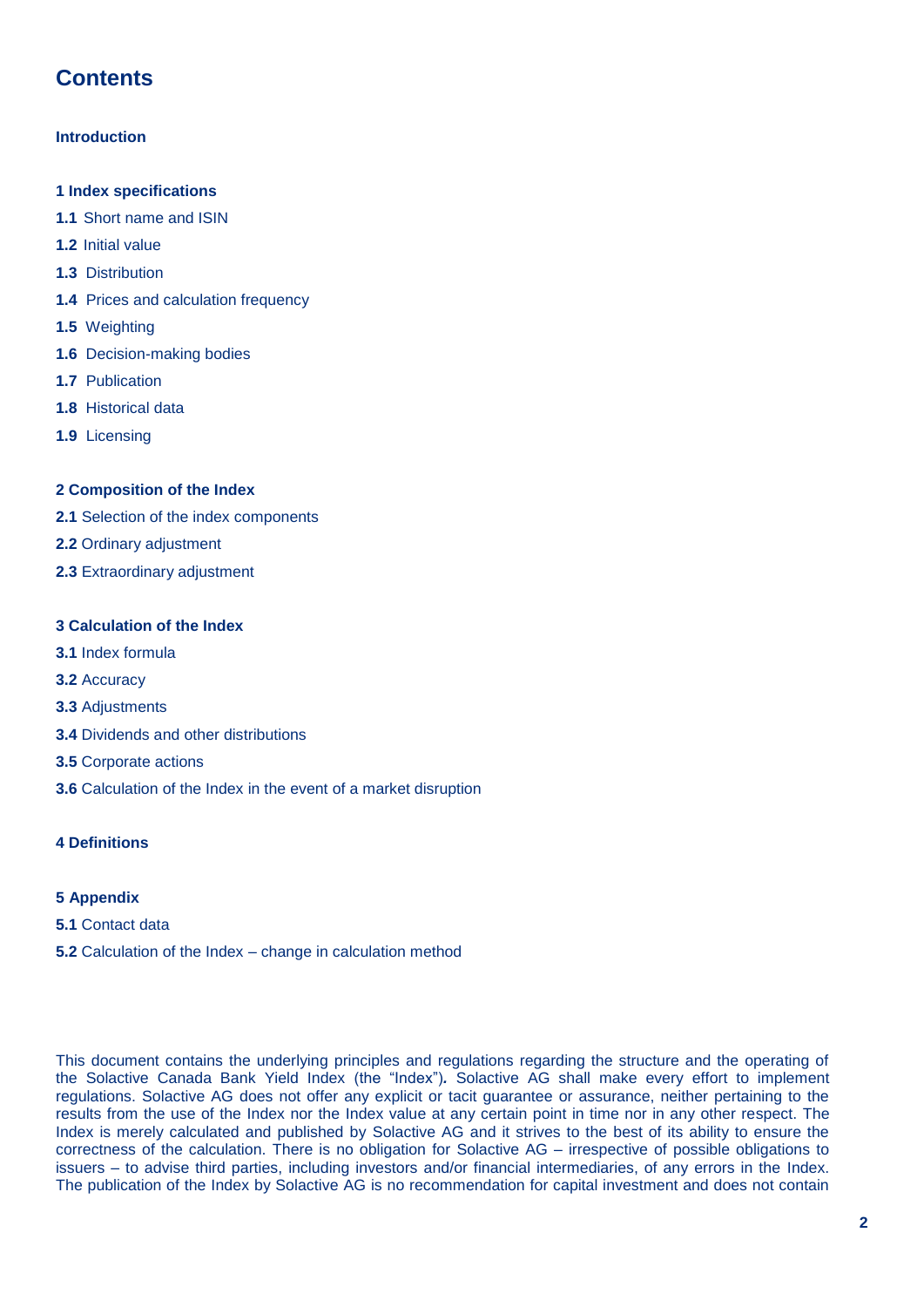any assurance or opinion of Solactive AG regarding a possible investment in a financial instrument based on this Index.

### **Introduction**

This document is to be used as a guideline with regard to the composition, calculation and management of the Index**.** Any changes made to the guideline are initiated by the Committee specified in section 1.6. The Index is calculated and published by Solactive AG. The name "Solactive" is trademarked.

### **1 Index specifications**

The Solactive Canada Bank Yield Index ("Solactive Canada Bank Yield Index", the **"**Index**"**) is an Index of Solactive AG and is calculated and distributed by Solactive AG. The Index is intended to track the price movement of the six largest Canadian banks.

The Index is published in CAD.

### **1.1 Short name and ISIN**

The price return version of the Index is distributed under ISIN DE000SLA3T90; the WKN is SLA3T9. The Index is published on Reuters under the code < .SOLCBYPR >.

The gross total return version of the Index is distributed under ISIN DE000SLA3UA5; the WKN is SLA3UA. The Index is published on Reuters under the code < .SOLCBYTR>.

### **1.2 Initial value**

The Index is based on 100 at the close of trading on the start date, November  $5<sup>th</sup>$ , 2007.

### **1.3 Distribution**

The Index is published via the price marketing services of Boerse Stuttgart AG and is distributed to all affiliated vendors. Each vendor decides on an individual basis as to whether he will distribute/display the Index via his information systems.

### **1.4 Prices and calculation frequency**

The price of the Index is calculated on each Business Day based on the prices on the respective Exchanges on which the Index Components are listed. The most recent prices of all Index Components are used. Prices of Index Components not listed in the Index Currency are translated using spot foreign exchange rates quoted by Reuters. Should there be no current price available on Reuters, the most recent price or the Trading Price on Reuters for the preceding Trading Day is used in the calculation.

The Index is calculated every Business Day from 9:00am to 10:30pm, CET. In the event that data cannot be provided to Reuters or to the pricing services of Boerse Stuttgart AG the Index cannot be distributed.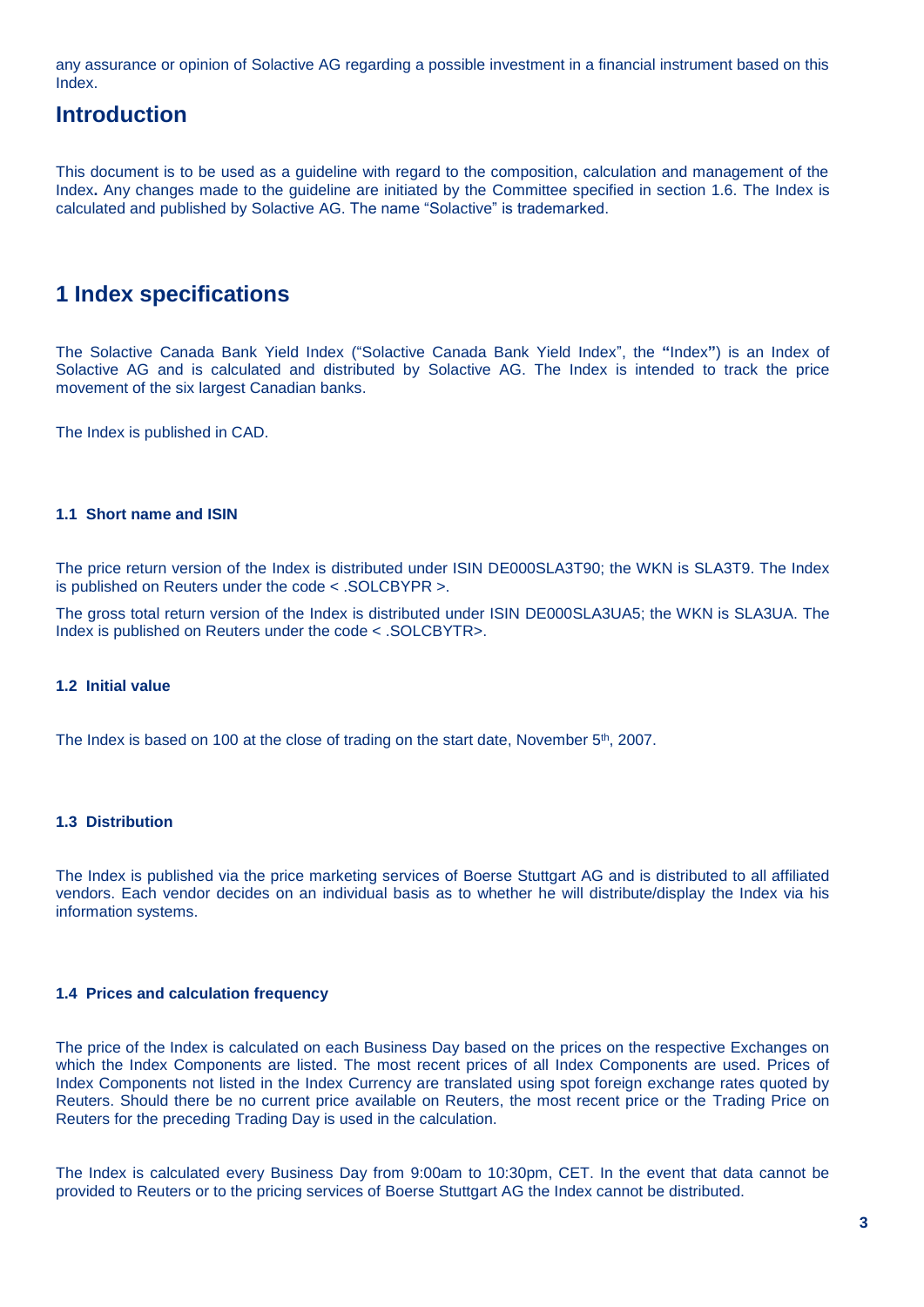### **1.5 Weighting**

On each Selection Day, each Index Component of the Index is weighted according to its Indicated Dividend Yield. The determination of the weights is further outlined in section 2. These weights are then implemented as shares on the Rebalancing Day.

#### **1.6 Decision-making bodies**

A Committee composed of staff from Solactive AG is responsible for decisions regarding the composition of the Index as well as any amendments to the rules (in this document referred to as the **"**Committee**"** or the **"**Index Committee**"**). The future composition of the Index is determined by the Committee on the Selection Days according to the procedure outlined in 2.1 of this document. The Committee shall also decide about the future composition of the Index in the event that any Extraordinary Events should occur and the implementation of any necessary adjustments.

Members of the Committee can recommend changes to the guideline and submit them to the Committee for approval.

### **1.7 Publication**

All specifications and information relevant for calculating the Index are made available on the http://www.solactive.de web page and sub-pages.

### **1.8 Historical data**

Historical data will be maintained from the launch of the Index on September 1<sup>st</sup>, 2017.

#### **1.9 Licensing**

Licences to use the Index as the underlying value for derivative instruments are issued to stock exchanges, banks, financial services providers and investment houses by Solactive AG*.*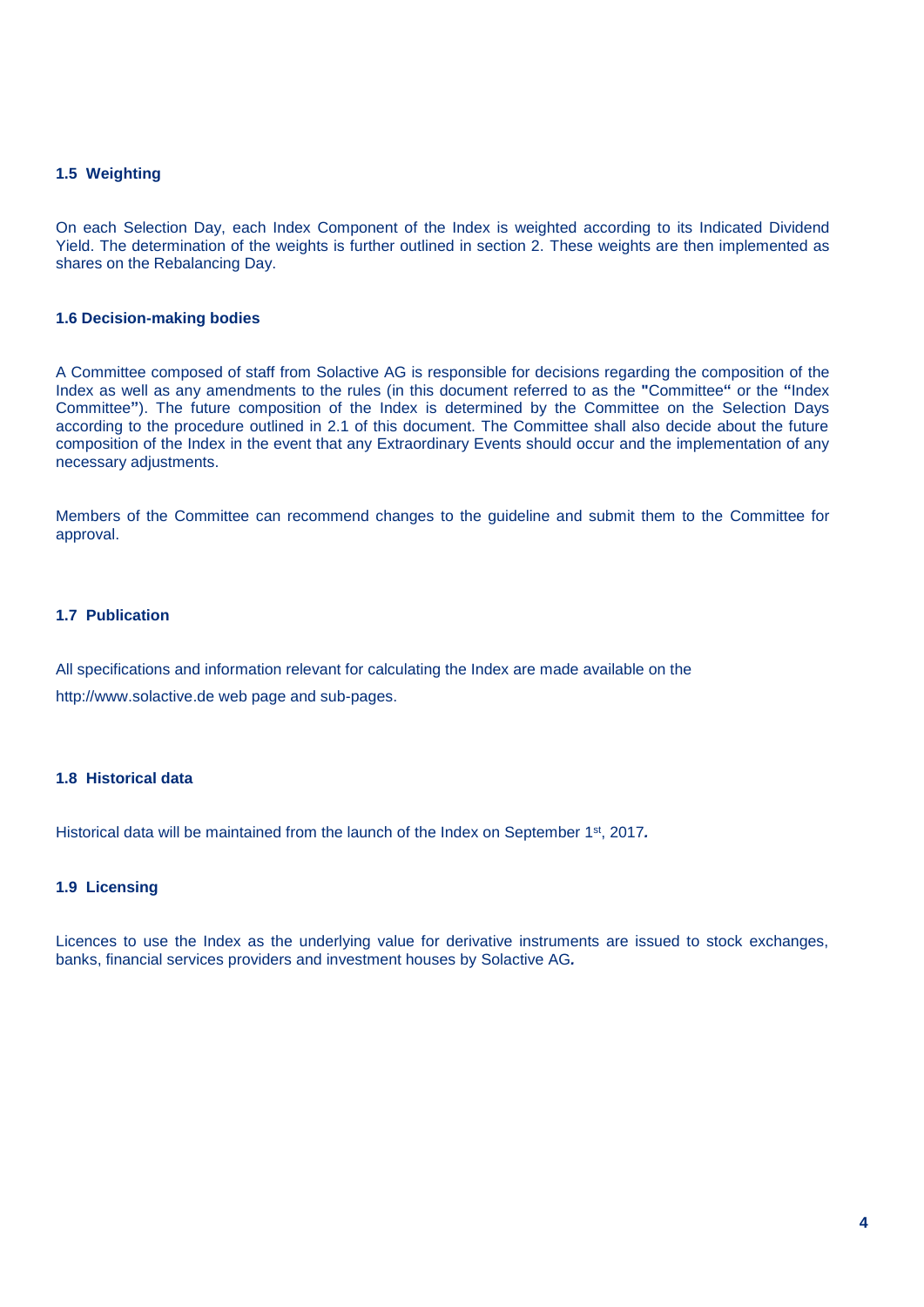## **2 Composition of the Index**

### **2.1 Selection of the Index Components**

The initial composition of the Index as well as any ongoing adjustment is based on the following rules:

On the Selection Days, Solactive AG defines its Index Universe, a selection pool that encompasses the selection criteria outlined in section 4.

The six largest eligible companies in the Index Universe are selected according to their Security Market Capitalization. If less than six companies fulfil the selection criteria 3 and 4 outlined in section 4, the largest six companies which fulfil selection criteria 1 and 2 are selected based on their Security Market Capitalization. These companies are ranked according to their Indicated Dividend Yield.

The two companies with the highest Indicated Dividend Yield receive a weight of  $\frac{1}{4}$ . Companies which rank third and fourth receive a weight of  $\frac{1}{6}$  and the remaining two companies each receive a weight of  $\frac{1}{12}$ .

### **2.2 Ordinary adjustment**

The composition of the Index is ordinarily adjusted four times a year in February, May, August and November. The composition of the Index is reviewed on the Selection Day and necessary changes are announced.

The first adjustment will be made in November 2017 based on the Trading Prices of the Index Components on the Adjustment Day.

Solactive AG shall publish any changes made to the Index composition on the Selection Day and consequently with sufficient notice before the Adjustment Day.

### **2.3 Extraordinary adjustment**

An extraordinary adjustment, if applicable, is triggered and applied in compliance with the rules set forth in the [Solactive Guideline for Extraordinary Corporate Actions.](https://www.solactive.com/wp-content/uploads/2017/02/ECA-Solactive-Guideline.pdf)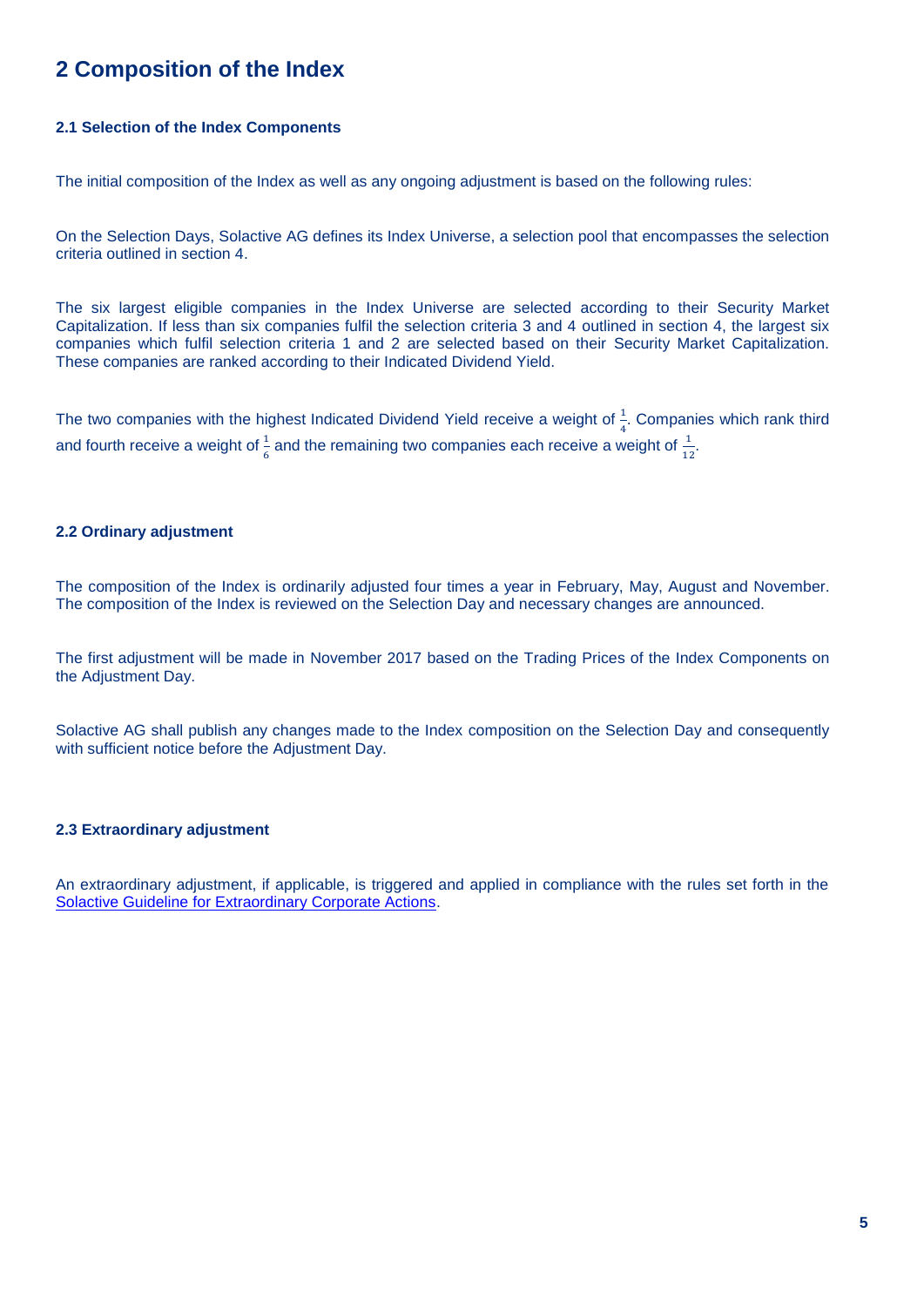### **3 Calculation of the Index**

### **3.1 Index formula**

The Index Value on a Business Day at the relevant time is calculated in accordance with the following formula:

$$
Index_t = \sum_{i=1}^{n} \frac{(x_{i,t} * p_{i,t} * f_{i,t})}{D_t}
$$

With:

| $x_{i,t}$ | = Number of Index Shares of the Index Component i on Trading Day t                        |
|-----------|-------------------------------------------------------------------------------------------|
| $p_{i,t}$ | $=$ Price of Index Component i on Trading Day t                                           |
| $f_{i,t}$ | $=$ Foreign exchange rate to convert the Price of Index Component i on Trading Day t into |
|           | the Index Currency                                                                        |
| $D_t$     | $=$ Divisor on Trading Day t                                                              |

The initial Divisor on the Start Date is calculated according to the following formula:

$$
D_t = \frac{\sum_{i=1}^{n} (p_{i,t} * f_{i,t} * x_{i,t})}{100}
$$

After the close of trading on each Adjustment Day t the new Divisor is calculated as follows:

$$
D_{t+1} = \frac{\sum_{i=1}^{n} (p_{i,t} * f_{i,t} * x_{i,t+1})}{Index_t}
$$

This Divisor is valid starting the immediately following Business Day.

### **3.2 Accuracy**

The value of the Index will be rounded to two decimal places.

Trading Prices and foreign exchange rates will be rounded to six decimal places.

Divisors will be rounded to six decimal places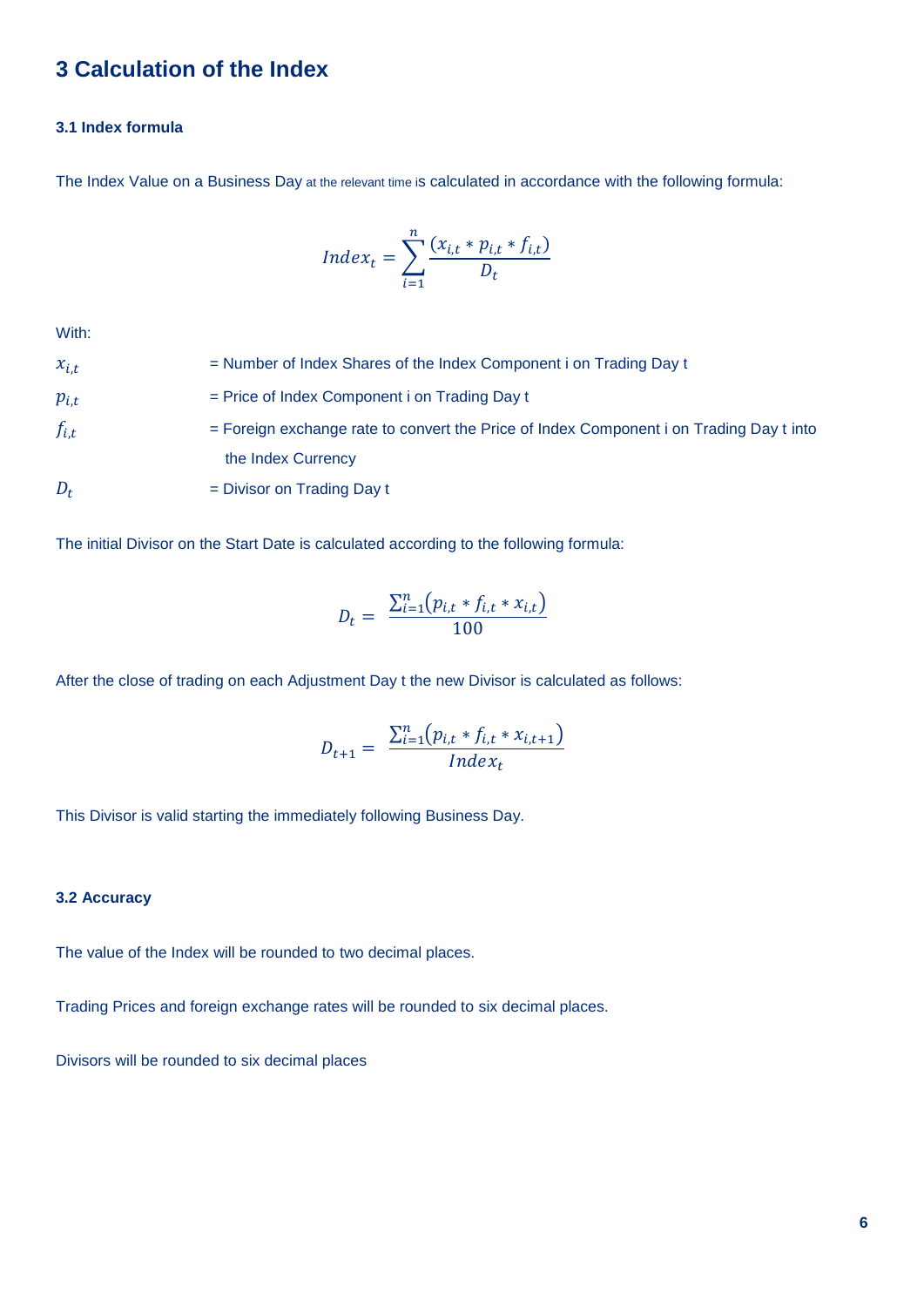### **3.3 Adjustments**

Indices need to be adjusted for systematic changes in prices once these become effective. This requires the new Number of Index Shares of the affected Index Component and the Divisor to be calculated on an ex-ante basis.

Following the Committee's decision the Index is adjusted for distributions, capital increases and stock splits.

This procedure ensures that the first ex quote can be properly reflected in the calculation of the Index. This exante procedure assumes the general acceptance of the Index calculation formula as well as open access to the parameter values used. The calculation parameters are provided by the Index Calculator.

### **3.4 Dividends and other distributions**

Dividend payments and other distributions are included in the Index. They cause an adjustment of the Divisor. The new Divisor is calculated as follows:

$$
D_{t+1} = D_t * \frac{\sum_{i=1}^{n} (p_{i,t} * f_{i,t} * x_{i,t}) - (x_{i,t} * y_{i,t} * g_{i,t})}{\sum_{i=1}^{n} (p_{i,t} * f_{i,t} * x_{i,t})}
$$

With:

| $p_{i,t}$ | $=$ Price of Index Component i on Trading Day t                                                |
|-----------|------------------------------------------------------------------------------------------------|
| $f_{i,t}$ | $=$ Foreign exchange rate to convert the Price of Index Component i on Trading Day t into      |
|           | the Index Currency                                                                             |
| $x_{i,t}$ | = Number of Index Shares of the Index Component i on Trading Day t                             |
| $y_{i,t}$ | $=$ Distribution of Index Component i with ex date $t+1$ multiplied by the Dividend Correction |
|           | Factor                                                                                         |
| $g_{i,t}$ | = Foreign exchange rate to convert the amount of the distribution of Index Component i on      |
|           | Trading Day t into the Index Currency                                                          |
| $D_t$     | $=$ Divisor on Trading Day t                                                                   |
| $D_{t+1}$ | $=$ Divisor on Trading Day $t+1$                                                               |

### **3.5 Corporate actions**

### **3.5.1 Principles**

Following the announcement by an issuer of Index Components of the terms and conditions of a corporate action the Index Calculator determines whether such corporate action has a dilutive, concentrative or similar effect on the price of the respective Index Component.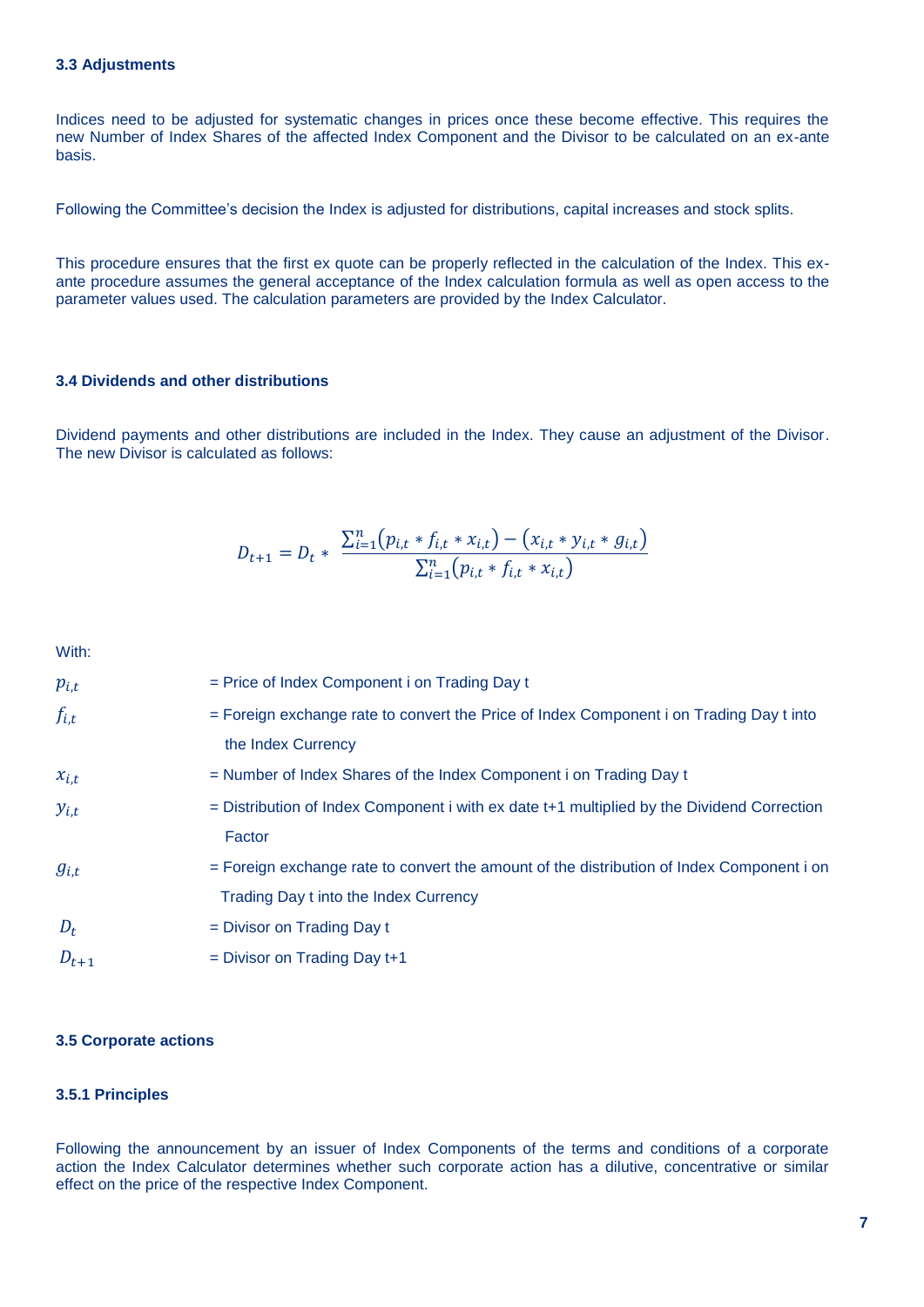If this should be the case the Index Calculator shall make the necessary adjustments that are deemed appropriate in order to take into account the dilutive, concentrative or similar effect and shall determine the date on which this adjustment shall come into effect.

Amongst other things the Index Calculator can take into account the adjustment made by an Affiliated Exchange as a result of the corporate action with regard to option and futures contracts on the respective share traded on this Affiliated Exchange.

### **3.5.2 Capital increases**

In the case of capital increases with ex date t+1 the Index is adjusted as follows:

$$
x_{i,t+1} = x_{i,t} * \frac{1+B}{1}
$$

With:

| $x_{i,t+1}$ | = Number of Index Shares of Index Component i on Trading Day t+1 |
|-------------|------------------------------------------------------------------|
| $x_{i,t}$   | = Number of Index Shares of Index Component i on Trading Day t   |
| B           | = Shares received for every share held                           |

$$
p_{i,t+1} = \frac{p_{i,t} + s * B}{1 + B}
$$

With:

| $p_{i,t+1}$ | $=$ Hypothetical Price of Index Component i on Trading Day $t+1$ |
|-------------|------------------------------------------------------------------|
| $p_{i,t}$   | $=$ Price of Index Component i on Trading Day t                  |
| S.          | = Subscription Price in the Index Component currency             |
| B           | = Shares received for every share held                           |

$$
D_{t+1} = D_t * \frac{\sum_{i=1}^{n} (p_{i,t} * f_{i,t} * x_{i,t}) + \sum_{i=1}^{n} [(x_{i,t+1} * p_{i,t+1} * f_{i,t}) - (x_{i,t} * p_{i,t} * f_{i,t})]}{\sum_{i=1}^{n} (p_{i,t} * f_{i,t} * x_{i,t})}
$$

With:

| $D_{i,t+1}$ | $=$ Divisor on Trading Day $t+1$                                                                              |
|-------------|---------------------------------------------------------------------------------------------------------------|
| $D_{i,t}$   | $=$ Divisor on Trading Day t                                                                                  |
| $p_{i,t}$   | $=$ Price of Index Component i on Trading Day t                                                               |
| $f_{i,t}$   | = Foreign exchange rate to convert the Price of Index Component i on Trading Day t into<br>the Index Currency |
| $x_{i,t}$   | = Number of Index Shares of the Index Component i on Trading Day t                                            |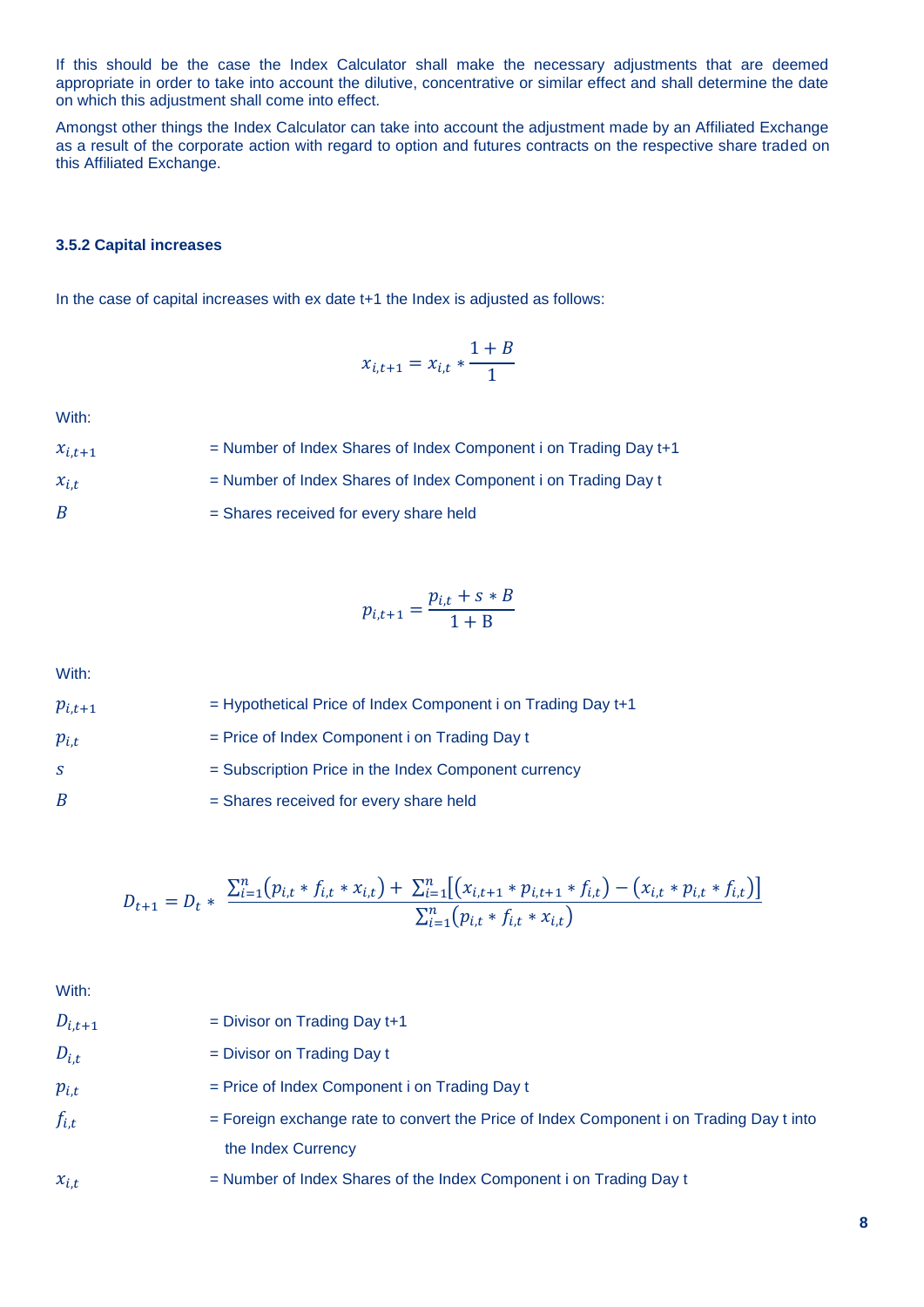$p_{i,t+1}$  = Hypothetical price of Index Component i on Trading Day t+1

 $x_{i,t+1}$  = Number of Index Shares of the Index Component i on Trading Day t+1

### **3.5.3 Share splits**

In the case of share splits with ex date on Trading Day t+1 it is assumed that the prices change in ratio of the terms of the split. The new Number of Index Shares is calculated as follows:

$$
x_{i,t+1} = x_{i,t} * B
$$

With:

| $x_{i,t+1}$ | $=$ Number of Index Shares of the affected Index Component on Trading Day t+1 |
|-------------|-------------------------------------------------------------------------------|
| $x_{i,t}$   | = Number of Index Shares of the affected Index Component on Trading Day t     |
| B           | = Shares after the share split for every share held before the split          |

### **3.5.4 Stock distributions**

In the case of stock distributions with ex date on Trading Day t+1 it is assumed that the prices change according to the terms of the distribution. The new Number of Index Shares is calculated as follows:

$$
x_{i,t+1} = x_{i,t} * (1 + B)
$$

With:

 $x_{i,t+1}$  = Number of Index Shares of the affected Index Component on Trading Day t+1  $x_{i,t}$  = Number of Index Shares of the affected Index Component on Trading Day t  $B =$ Shares received for every share held

### **3.6 Miscellaneous**

### **3.6.1 Recalculation**

Solactive AG makes the greatest possible efforts to accurately calculate and maintain its indices. However, the occurrence of errors in the index determination process cannot be ruled out. In such cases Solactive AG adheres to its publicly available [Correction Policy.](http://www.solactive.com/news/documents/)

### **3.6.2 Market Disruption**

In periods of market stress Solactive AG calculates its indices following predefined and exhaustive arrangements set out in its publicly available [Disruption Policy.](http://www.solactive.com/news/documents/)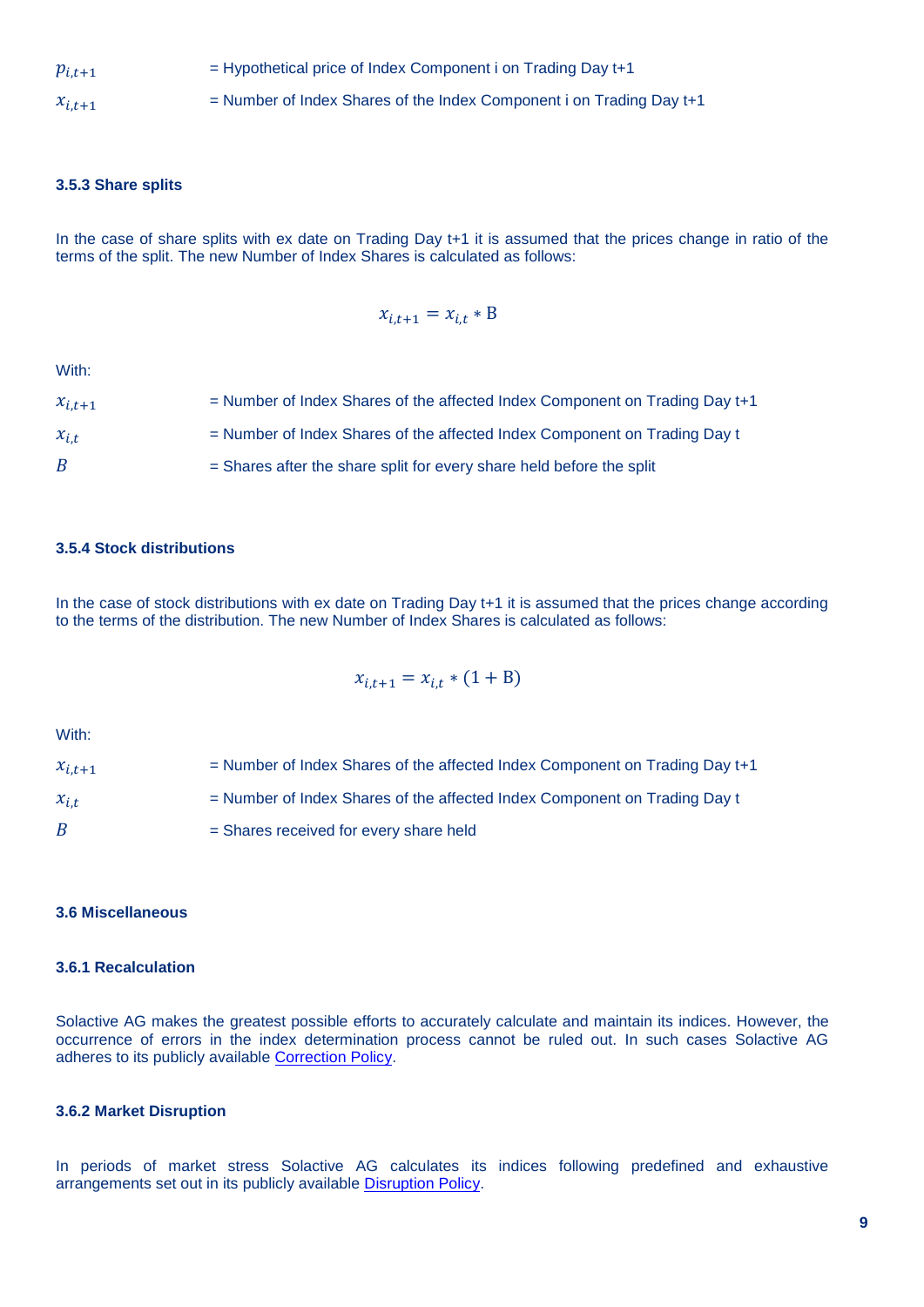### **4. Definitions**

**"Index Universe"** in respect of a Selection Day are companies that fulfill the following criteria:

- 1. Stocks listed on the Toronto Stock Exchange and have their primary listing in Canada
- 2. The companies have to belong to one of the following Industry Sector:
	- Major Banks
	- Regional Banks
- 3. Security Market Capitalization of at least CAD 10 billion
- 4. Average Daily Traded Value over the last six months of at least CAD 10 million across all Canadian exchanges

**"Index Component"** is each share currently included in the Index.

**"Industry Sector"** means the respective FactSet Industry("FG\_FACTSET\_IND") of the Index Component, as defined under 5.1.

**"Indicated Dividend Yield"** is defined as the Indicated Annual Dividend Rate divided by the Trading Price on a Selection Day.

"**Indicated Annual Dividend Rate**" is the indicated annual dividend rate on a Selection Day as determined under the FactSet formula "P\_IAD".

**"Total Shares"** is in respect of an Index Component and any given Business Day the number or fraction of shares included in the Index. It is calculated for any Index Component as the ratio of (A) the Percentage Weight of an Index Component multiplied by the Index value and the Divisor and (B) its Trading Price (converted into the index currency according to the principles laid out in Section 1.4 of this document).

**"Percentage Weight"** of an Index Component is the ratio of its Trading Price multiplied by its Number of Shares divided by the Index value and the Divisor.

**"Dividend Correction Factor"** is calculated as 1 minus the applicable withholding tax rate and/or other applicable tax rate currently prevalent in the respective country.

In particular an **"Extraordinary Event"** is

- a Merger
- a Takeover bid
- a delisting
- the Nationalisation of a company
- Insolvency.

The Trading Price for this Index Component on the day the event came into effect is the last available market price for this Index Component quoted on the Exchange on the day the event came into effect (or, if a market price is not available for the day the event came into effect, the last available market price quoted on the Exchange on a day specified as appropriate by the Index Calculator), as determined by the Index Calculator,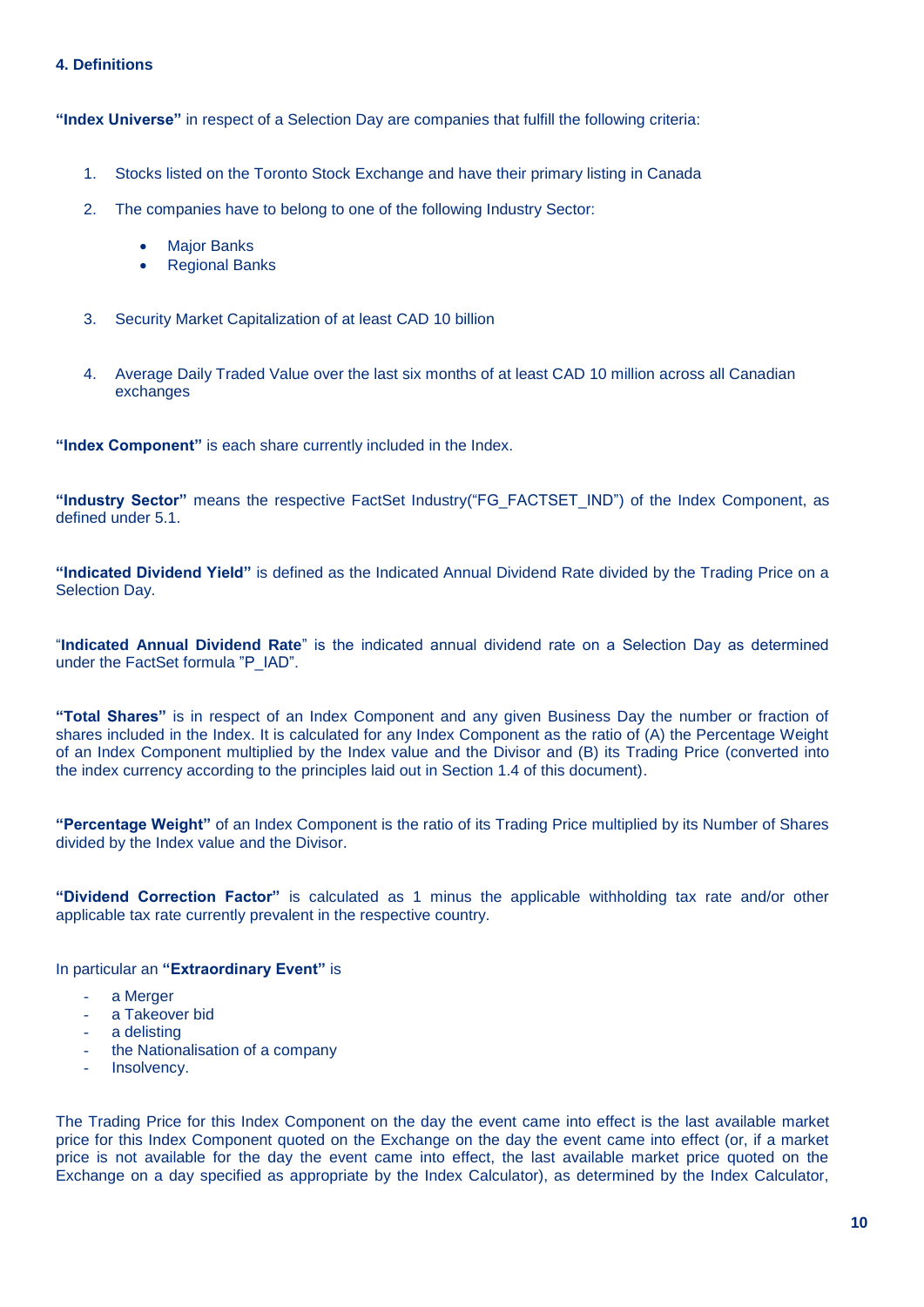and this price is used as the Trading Price of the particular Index Component until the end of the day on which the composition of the Index is next set.

In the event of the Insolvency of an issuer of an Index Component the Index Component shall remain in the Index until the next Adjustment Day. As long as a market price for the affected Index Component is available on a Business Day, this shall be applied as the Trading Price for this Index Component on the relevant Business Day, as determined in each case by the Index Calculator. If a market price is not available on a Business Day the Trading Price for this Index Component is set to zero. The Committee may also decide to eliminate the respective Index Component at an earlier point in time prior to the next Adjustment Day. The procedure in this case is identical to an elimination due to and Extraordinary Event.

An Index Component is **"delisted"** if the Exchange announces pursuant to the Exchange regulations that the listing of, the trading in or the issuing of public quotes on the Index Component at the Exchange has ceased immediately or will cease at a later date, for whatever reason (provided delisting is not because of a Merger or a Takeover bid), and the Index Component is not immediately listed, traded or quoted again on an exchange, trading or listing system, acceptable to the Index Calculator,

**"Insolvency"** occurs with regard to an Index Component if (A) all shares of the respective issuer must be transferred to a trustee, liquidator, insolvency administrator or a similar public officer as result of a voluntary or compulsory liquidation, insolvency or winding-up proceedings or comparable proceedings affecting the issuer of the Index Components or (B) the holders of the shares of this issuer are legally enjoined from transferring the shares.

A **"Takeover bid"** is a bid to acquire, an exchange offer or any other offer or act of a legal person that results in the related legal person acquiring as part of an exchange or otherwise more than 10% and less than 100% of the voting shares in circulation from the issuer of the Index Component or the right to acquire these shares, as determined by the Index Calculator based on notices submitted to public or self-regulatory authorities or other information considered by the Index Calculator to be relevant.

With regard to an Index Component a **"Merger"** is

- (i) a change in the security class or a conversion of this share class that results in a transfer or an ultimate definite obligation to transfer all the shares in circulation to another legal person,
- (ii) a merger (either by acquisition or through forming a new structure) or a binding obligation on the part of the issuer to exchange shares with another legal person (except in a merger or share exchange under which the issuer of this Index Component is the acquiring or remaining company and which does not involve a change in security class or a conversion of all the shares in circulation),
- (iii) a takeover offer, exchange offer, other offer or another act of a legal person for the purposes of acquiring or otherwise obtaining from the issuer 100% of the shares issued that entails a transfer or the irrevocable obligation to transfer all shares (with the exception of shares which are held and controlled by the legal person), or
- (iv) a merger (either by acquisition or through forming a new structure) or a binding obligation on the part of the issuer of the share or its subsidiaries to exchange shares with another legal person, whereby the issuer of the share is the acquiring or remaining company and it does not involve a change in the class or a conversion of the all shares issued, but the shares in circulation directly prior to such an event (except for shares held and controlled by the legal person) represent in total less than 50% of the shares in circulation directly subsequent to such an event.

The **"Merger Date"** is the date on which a Merger is concluded or the date specified by the Index Calculator if such a date cannot be determined under the law applicable to the Merger.

**"Nationalisation"** is a process whereby all shares or the majority of the assets of the issuer of the shares are nationalised or are expropriated or otherwise must be transferred to public bodies, authorities or institutions.

**"Exchange"** is, in respect of Index and every Index Component, the respective primary exchange where the Index Component has its primary listing. The Committee may decide to declare a different stock exchange the "Exchange" for trading reasons, even if the company is only listed there via a Stock Substitute.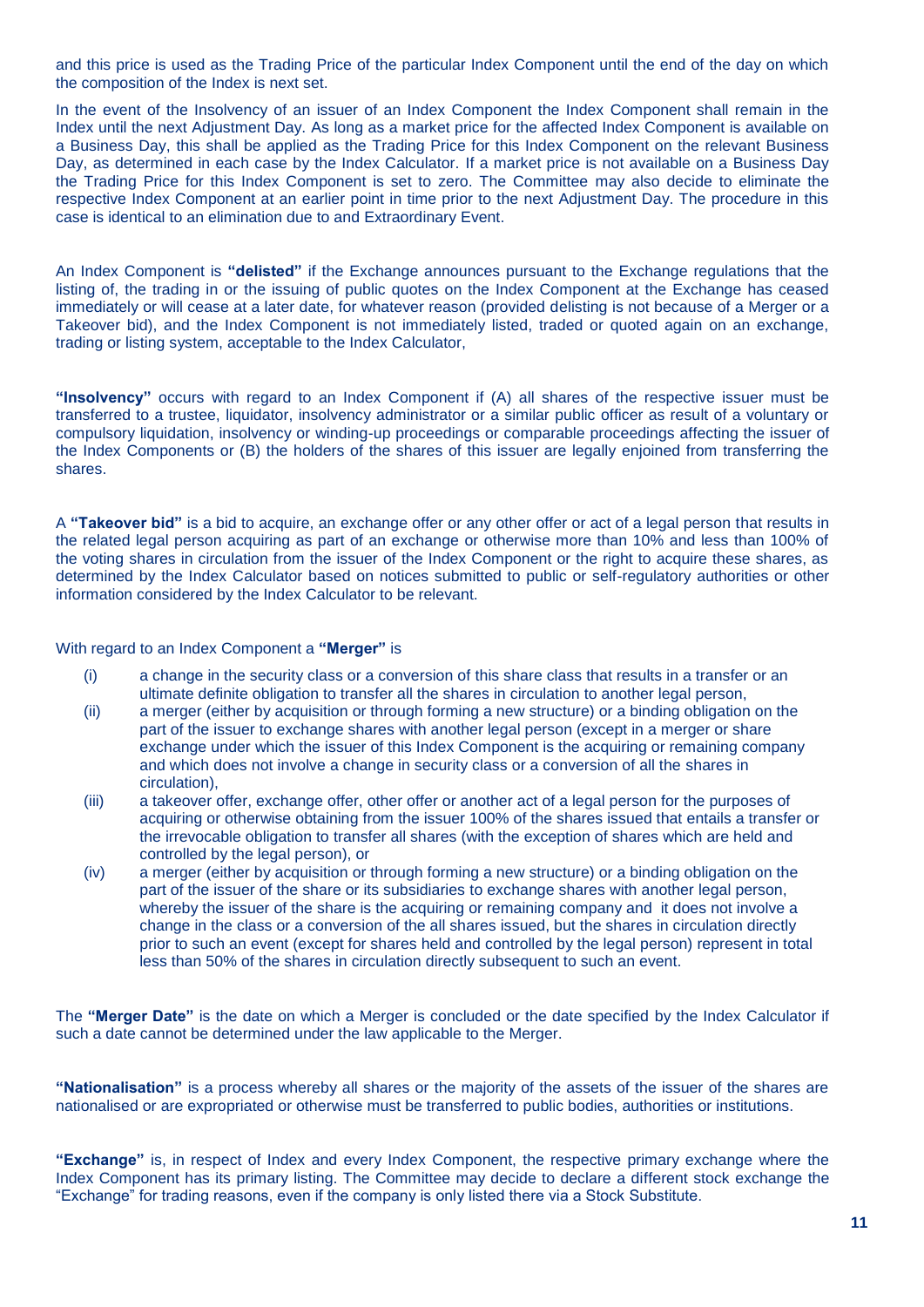**"Stock Substitute"** includes in particular American Depository Receipts (ADR) and Global Depository Receipts (GDR).

With regard to an Index component (subject to the provisions given above under "Extraordinary Events") the **"Trading Price**" in respect of a Trading Day is the closing price on this Trading Day determined in accordance with the Exchange regulations. If the Exchange has no closing price for an Index Component, the Index Calculator shall determine the Trading Price and the time of the quote for the share in question in a manner that appears reasonable to him.

A **"Trading Day**" is in relation to the Index or an Index Component a Trading Day on the Exchange (or a day that would have been such a day if a market disruption had not occurred), excluding days on which trading may be ceased prior to the normal Exchange closing time. The Index Calculator is ultimately responsible as to whether a certain day is a Trading Day with regard to the Index or an Index Component or in any other connection relating to this document.

"**Average Daily Traded Value**" means, in respect of a Share the sum of Daily Traded Value over a specified period divided by the number of Exchange Trading Days that fall in the specified period.

"**Daily Traded Value**" means, in respect of a Share and of an Exchange Trading Day, the product of (i) the Closing Exchange Price in Index Currency of such Share and (ii) the volume traded (measured as a number of Share) of such Share on the Exchange during such Exchange Trading Day.

A **"Business Day"** is a day on which Toronto Stock Exchange is open for trading.

The **"Index Calculator"** is Solactive AG or any other appropriately appointed successor in this function.

The **"Index Currency"** is CAD.

**"Security Market Capitalization"** is with regard to each of the shares in the Index Universe on a Selection Day or Adjustment Day the value published as the Security Market Capitalization for this day.

As at the date of this document Security Market Capitalization is defined as the value of a company calculated by multiplying the number of shares outstanding of a security of the company by its share price.

**"Adjustment Day"** is the Business Day three Business Days after the Selection Day.

**"Selection Day"** is the last Business Day in January, April, July and October.

An **"Affiliated Exchange"** is with regard to an Index Component an exchange, a trading or quotation system on which options and futures contracts on the Index Component in question are traded, as specified by the Index Calculator.

### A "**Market Disruption Event**" occurs if

1. one of the following events occurs or exists on a Trading Day prior to the opening quotation time for an Index Component:

A) trading is suspended or restricted (due to price movements that exceed the limits allowed by the Exchange or an Affiliated Exchange, or for other reasons):

1.1. across the whole Exchange; or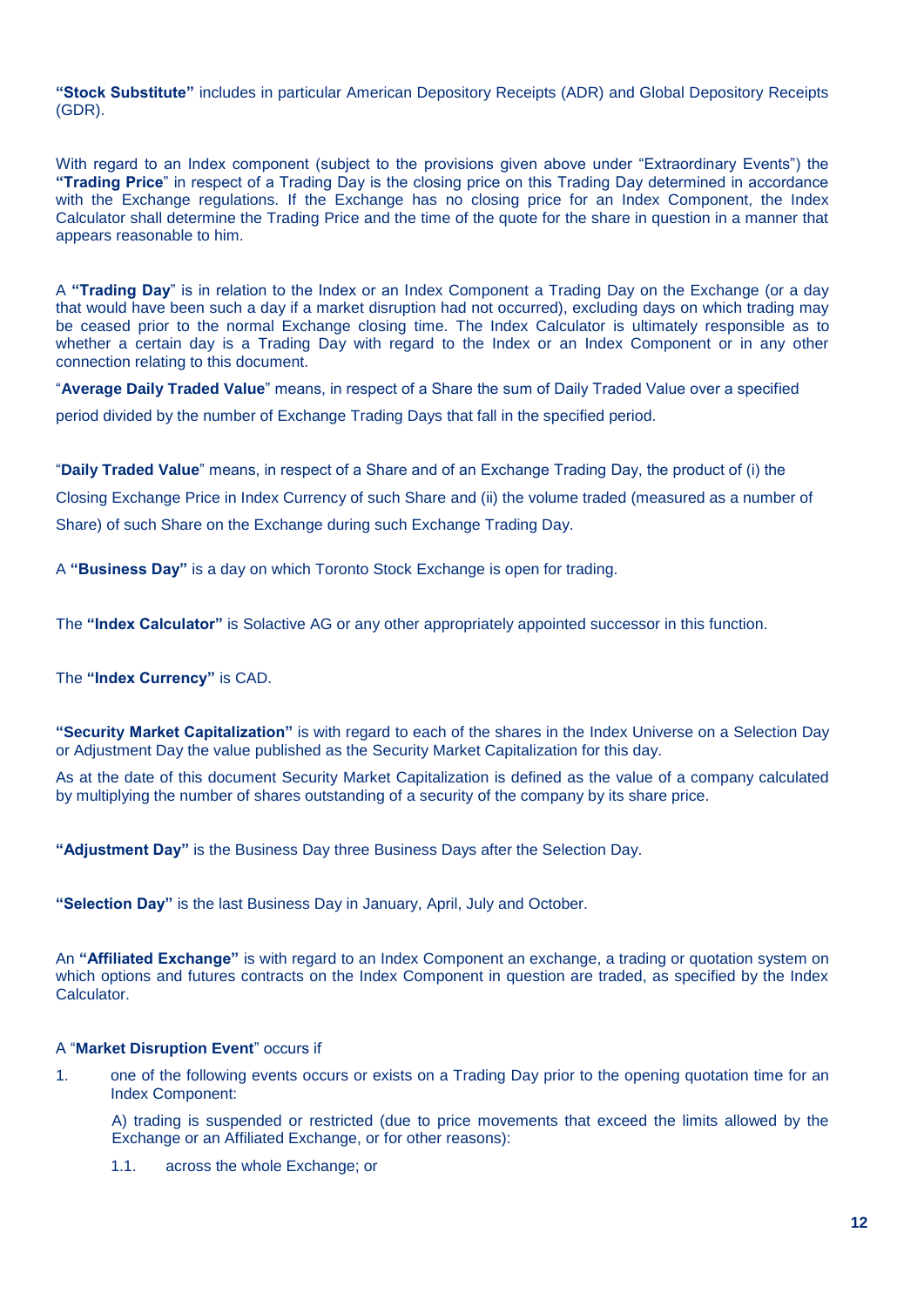- 1.2. in options or futures contracts on or with regard to an Index Component or an Index Component that is quoted on an Affiliated Exchange; or
- 1.3. on an Exchange or in a trading or quotation system (as determined by the Index Calculator) in which an Index Component is listed or quoted; or

B) an event that (in the assessment of the Index Calculator) generally disrupts and affects the opportunities of market participants to execute on the Exchange transactions in respect of a share included in the Index or to determine market values for a share included in the Index or to execute on an Affiliated Exchange transaction with regard to options and futures contracts on these shares or to determine market values for such options or futures contracts; or

2. trading on the Exchange or an Affiliated Exchange is ceased prior to the usual closing time (as defined below), unless the early cessation of trading is announced by the Exchange or Affiliated Exchange on this Trading Day at least one hour before

(aa) the actual closing time for normal trading on the Exchange or Affiliated Exchange on the Trading Day in question or, if earlier.

(bb) the closing time (if given) of the Exchange or Affiliated Exchange for the execution of orders at the time the quote is given.

**"Normal exchange closing time"** is the time at which the Exchange or an Affiliated Exchange is normally closed on working days without taking into account after-hours trading or other trading activities carried out outside the normal trading hours; or

3. a general moratorium is imposed on banking transactions in the country in which the Exchange is resident if the above-mentioned events are material in the assessment of the Index Calculator, whereby the Index Calculator makes his decision based on those circumstances that he considers reasonable and appropriate.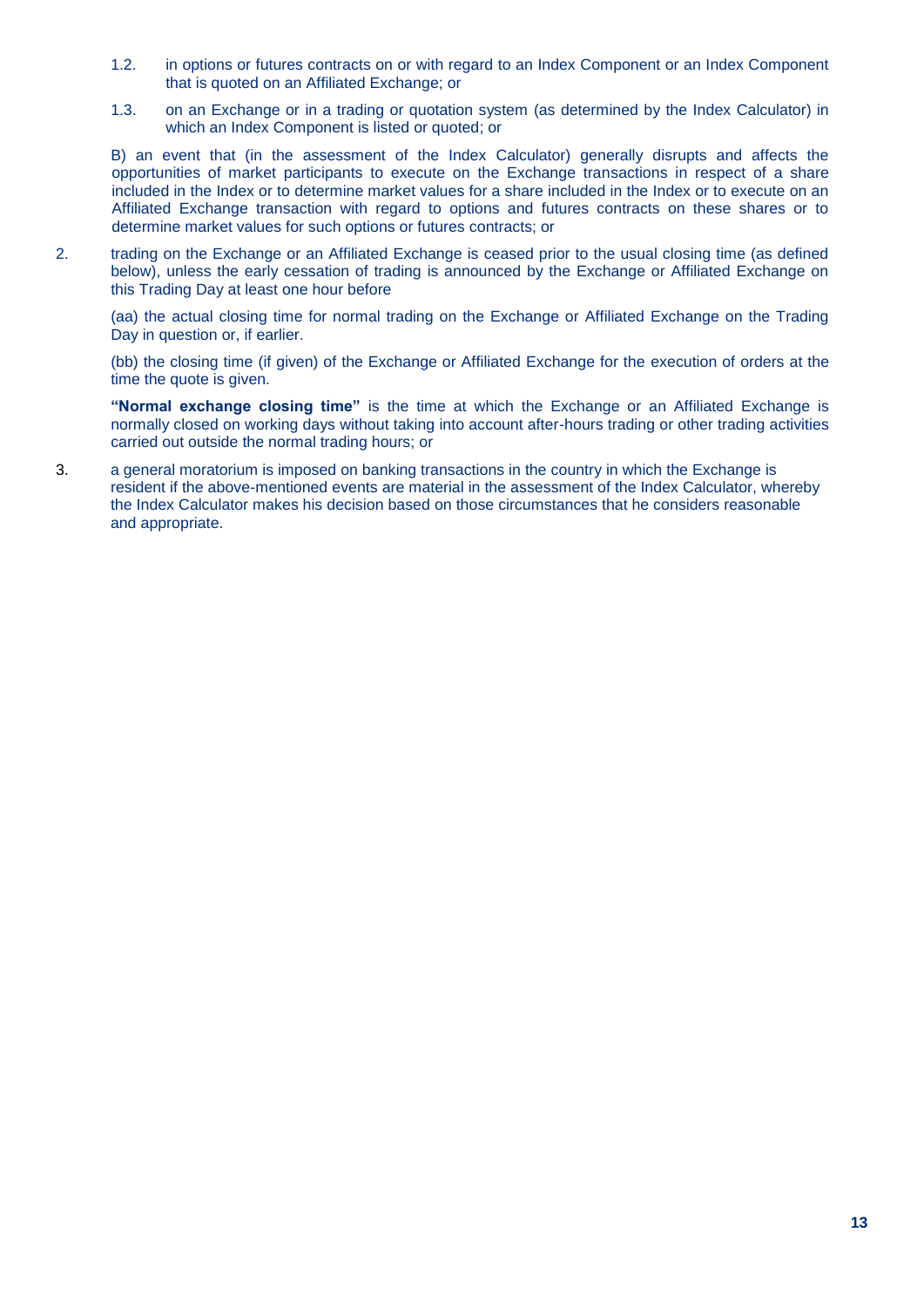## **5 Appendix**

### **5.1 FactSet Economy and Industry Classification**

| <b>ECONOMY</b>           | <b>SECTOR</b>                 | <b>INDUSTRY</b>                        |
|--------------------------|-------------------------------|----------------------------------------|
| <b>Basic Materials</b>   | <b>Non-Energy Minerals</b>    | Steel                                  |
|                          |                               | Aluminum                               |
|                          |                               | Precious Metals                        |
|                          |                               | Other Metals/Minerals                  |
|                          |                               | <b>Forest Products</b>                 |
|                          |                               | <b>Construction Materials</b>          |
| Industrials              | <b>Producer Manufacturing</b> | Metal Fabrication                      |
|                          |                               | <b>Industrial Machinery</b>            |
|                          |                               | Trucks/Construction/Farm Machinery     |
|                          |                               | Auto Parts: OEM                        |
|                          |                               | <b>Building Products</b>               |
|                          |                               | <b>Electrical Products</b>             |
|                          |                               | Office Equipment/Supplies              |
|                          |                               | Miscellaneous Manufacturing            |
|                          |                               | <b>Industrial Conglomerates</b>        |
|                          | <b>Process Industries</b>     | Chemicals: Major Diversified           |
|                          |                               |                                        |
|                          |                               | Chemicals: Specialty                   |
|                          |                               | Chemicals: Agricultural                |
|                          |                               | Textiles                               |
|                          |                               | Agricultural Commodities/Milling       |
|                          |                               | Pulp & Paper                           |
|                          |                               | Containers/Packaging                   |
|                          |                               | <b>Industrial Specialties</b>          |
|                          | <b>Commercial Services</b>    | Miscellaneous Commercial Services      |
|                          |                               | Advertising/Marketing Services         |
|                          |                               | Commercial Printing/Forms              |
|                          |                               | Financial Publishing/Services          |
|                          |                               | Personnel Services                     |
|                          | Transportation                | Air Freight/Couriers                   |
|                          |                               | Airlines                               |
|                          |                               | Trucking                               |
|                          |                               | Railroads                              |
|                          |                               | Marine Shipping                        |
|                          |                               | Other Transportation                   |
| Technology               | <b>Electronic Technology</b>  | Semiconductors                         |
|                          |                               | Electronic Components                  |
|                          |                               | Electronic Equipment/Instruments       |
|                          |                               | Telecommunications Equipment           |
|                          |                               | Aerospace & Defense                    |
|                          |                               | <b>Computer Processing Hardware</b>    |
|                          |                               | <b>Computer Peripherals</b>            |
|                          |                               | <b>Computer Communications</b>         |
|                          |                               | Electronic Production Equipment        |
|                          | <b>Technology Services</b>    | Data Processing Services               |
|                          |                               | <b>Information Technology Services</b> |
|                          |                               | Packaged Software                      |
|                          |                               | Internet Software/Services             |
|                          | Communications                |                                        |
|                          |                               | Major Telecommunications               |
|                          |                               | Specialty Telecommunications           |
|                          |                               | Wireless Telecommunications            |
| <b>Consumer Durables</b> | <b>Consumer Durables</b>      | <b>Motor Vehicles</b>                  |
|                          |                               | Automotive Aftermarket                 |
|                          |                               | Homebuilding                           |
|                          |                               | Home Furnishings                       |
|                          |                               | Electronics/Appliances                 |
|                          |                               | Tools & Hardware                       |
|                          |                               | <b>Recreational Products</b>           |
|                          |                               | Other Consumer Specialties             |
| Energy                   | <b>Energy Minerals</b>        | Oil & Gas Production                   |
|                          |                               | Integrated Oil                         |
|                          |                               | Oil Refining/Marketing                 |
|                          |                               | Coal                                   |
|                          | <b>Industrial Services</b>    | <b>Contract Drilling</b>               |
|                          |                               | Oilfield Services/Equipment            |
|                          |                               | Engineering & Construction             |
|                          |                               | <b>Environmental Services</b>          |
|                          |                               | Oil & Gas Pipelines                    |
|                          |                               |                                        |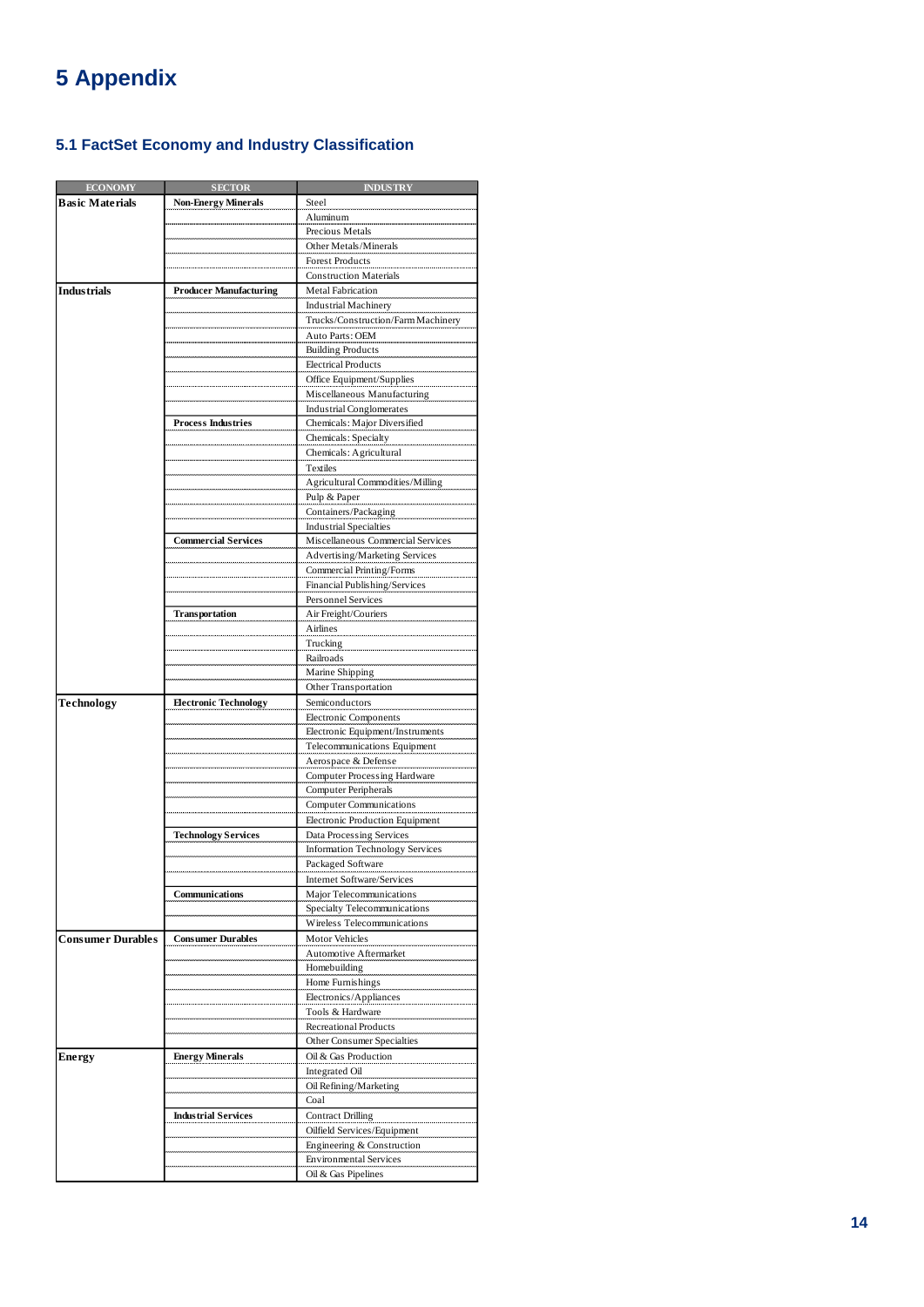| <b>ECONOMY</b>               | <b>SECTOR</b>                | <b>INDUSTRY</b>                 |
|------------------------------|------------------------------|---------------------------------|
| <b>Healthcare</b>            | <b>Health Technology</b>     | Pharmaceuticals: Major          |
|                              |                              | Pharmaceuticals: Other          |
|                              |                              | Pharmaceuticals: Generic        |
|                              |                              | Biotechnology                   |
|                              |                              | <b>Medical Specialties</b>      |
|                              | <b>Health Services</b>       | Managed Health Care             |
|                              |                              | Hospital/Nursing Management     |
|                              |                              | Medical/Nursing Services        |
|                              |                              | Services to the Health Industry |
| <b>Consumer Non-Durables</b> | <b>Consumer Non-Durables</b> | Foods: Major Diversified        |
|                              |                              | Foods: Specialty/Candy          |
|                              |                              | Foods: Meat/Fish/Dairy          |
|                              |                              | Beverages: Non-Alcoholic        |
|                              |                              | Beverages: Alcoholic            |
|                              |                              | Tobacco                         |
|                              |                              | Household/Personal Care         |
|                              |                              | Apparel/Footwear                |
|                              |                              | <b>Consumer Sundries</b>        |
| <b>Consumer Services</b>     | <b>Distribution Services</b> | <b>Wholesale Distributors</b>   |
|                              |                              | Food Distributors               |
|                              |                              | Electronics Distributors        |
|                              |                              | <b>Medical Distributors</b>     |
|                              | <b>Consumer Services</b>     | Media Conglomerates             |
|                              |                              | Broadcasting                    |
|                              |                              | Cable/Satellite TV              |
|                              |                              | Publishing: Newspapers          |
|                              |                              | Publishing: Books/Magazines     |
|                              |                              | Movies/Entertainment            |
|                              |                              | Restaurants                     |
|                              |                              | Hotels/Resorts/Cruiselines      |
|                              |                              | Casinos/Gaming                  |
|                              |                              | Other Consumer Services         |
|                              | <b>Retail Trade</b>          | Food Retail                     |
|                              |                              | Drugstore Chains                |
|                              |                              |                                 |
|                              |                              | Department Stores               |
|                              |                              | Discount Stores                 |
|                              |                              | Apparel/Footwear Retail         |
|                              |                              | Home Improvement Chains         |
|                              |                              | Electronics/Appliance Stores    |
|                              |                              | <b>Specialty Stores</b>         |
|                              |                              | Catalog/Specialty Distribution  |
|                              |                              | <b>Internet Retail</b>          |
| <b>Utilities</b>             | <b>Utilities</b>             | <b>Electric Utilities</b>       |
|                              |                              | Gas Distributors                |
|                              |                              | <b>Water Utilities</b>          |
|                              |                              | Alternative Power Generation    |
| <b>Finance</b>               | Finance                      | Major Banks                     |
|                              |                              | <b>Regional Banks</b>           |
|                              |                              | Savings Banks                   |
|                              |                              | Finance/Rental/Leasing          |
|                              |                              | Investment Banks/Brokers        |
|                              |                              | <b>Investment Managers</b>      |
|                              |                              | <b>Financial Conglomerates</b>  |
|                              |                              | Property/Casualty Insurance     |
|                              |                              | Multi-Line Insurance            |
|                              |                              | Life/Health Insurance           |
|                              |                              | Specialty Insurance             |
|                              |                              | Insurance Brokers/Services      |
|                              |                              | Real Estate Development         |
|                              |                              | Real Estate Investment Trusts   |
|                              | <b>Miscellaneous</b>         | Miscellaneous                   |
|                              |                              | Investment Trusts/Mutual Funds  |